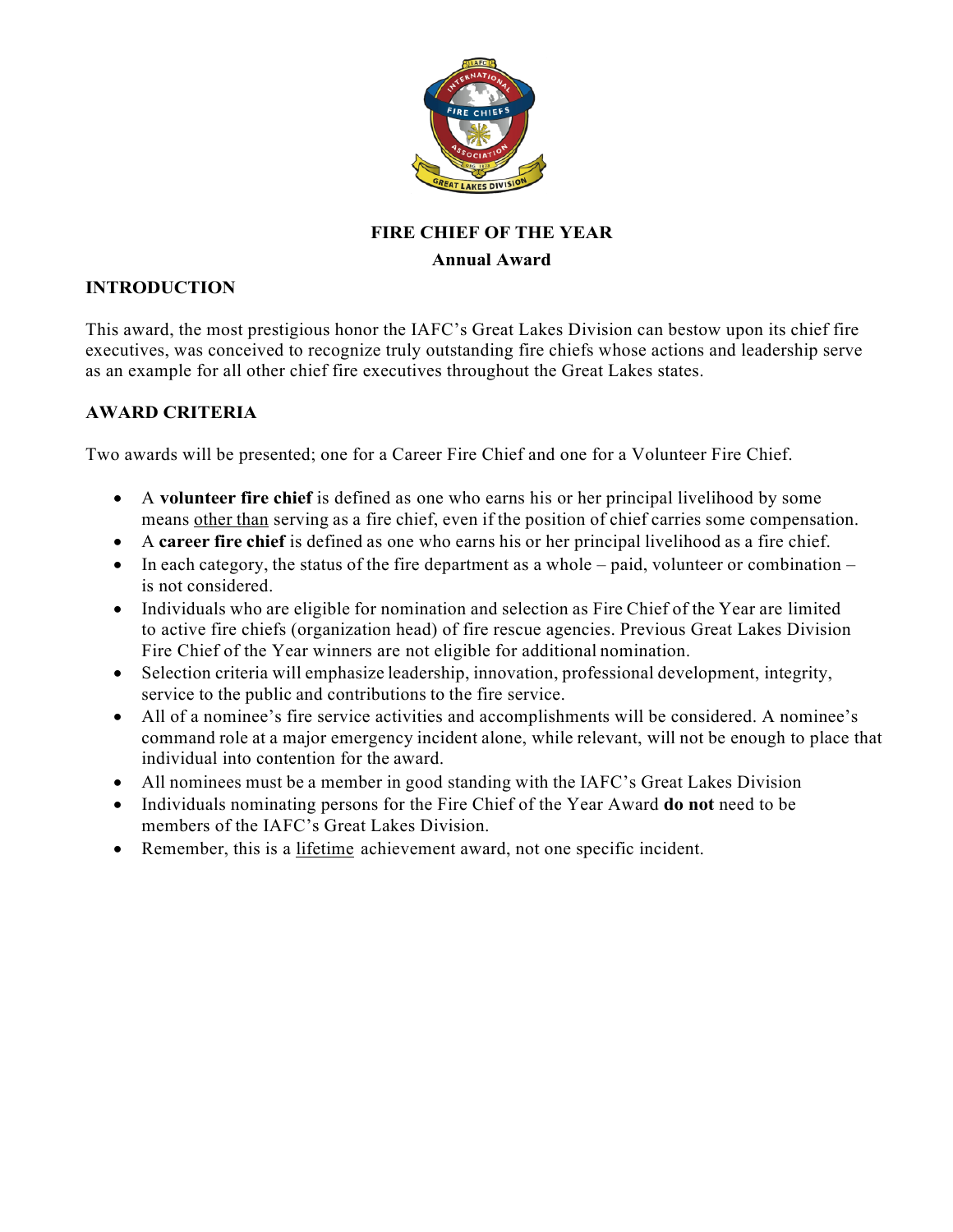## **NOMINATING ORGANIZATIONS**

One nomination for Career and one nomination for Combination/Volunteer from each of the Great Lakes Division State Fire Chiefs Associations will be accepted, or any Association member in good standing may submit.

All nominations must comply with criteria below.

## **NOMINATION PROCESS**

## **Nomination Period**

The nomination period shall open on January 1 and close on May 31, annually. Award receipient(s) shall be recognized the same year the award is presented. *Example: 2022 Fire Chief of the Year nominations shall be accepted January 1 to May 31, 2022.*

## **NOMINATION DEADLINE**

#### **Nomination Deadline**

Nominations must be received by the close of business on May 31, annually.

## **NOMINATION FORMAT**

#### **Simple steps to meet the official nomination requirement:**

- 1. **Cover letter on the organization's letterhead (pdf format sent to us via email)**, signed by the organization's chairperson, president or executive director, describing in less than 500 words the nominee's major accomplishments and why the candidate is being nominated.
- 2. **Send this above-mentioned cover letter via email** to **GreatLakes.IAFC@gmail.com.**  The letter must be a pdf attachment sent via email. Be sure to include supporting documentation, as suggested.
- *3.* **Resume or CV** detailing the nominee's involvement in the fire service. *While this is optional, it is highly recommended.*
- 4. **Up to three (3) other documents supporting the candidate's nomination,** such as copies of awards, newpaper articles, or letters of recommendation from appropriate elected or appointed officials. *These additional documents are optional; however, such information makes it easier for the panel of judges to evaluate the nominees.*

## **NOMINATION SUBMITTAL**

Nomination of candidates for the Great Lakes Division's Fire Chief of the Year, by policy, must be registered via electronic means to the Great Lakes Division's Executive Director.

Email: GreatLakes.IAFC@gmail.com

The nomination form and supporting documents comprise the entire documentation for a candidate's nomination. Neither the nominee nor anyone representing him or her is to contact any member(s) of the Fire Chief of the Year Committee or Board of Directors once the nomination has been made and before the final selection has been made. Any violations of this will subject the nominee to disqualification.

The Great Lakes Division is not responsible for submissions received past the deadline due to electronic errors or failure on part of the nominator to request return receipt for nomination submitted in hard copy. The Great Lakes Division reserves the right to remove nominations from consideration for any reason, up to and including failure to submit required documents as per this policy.